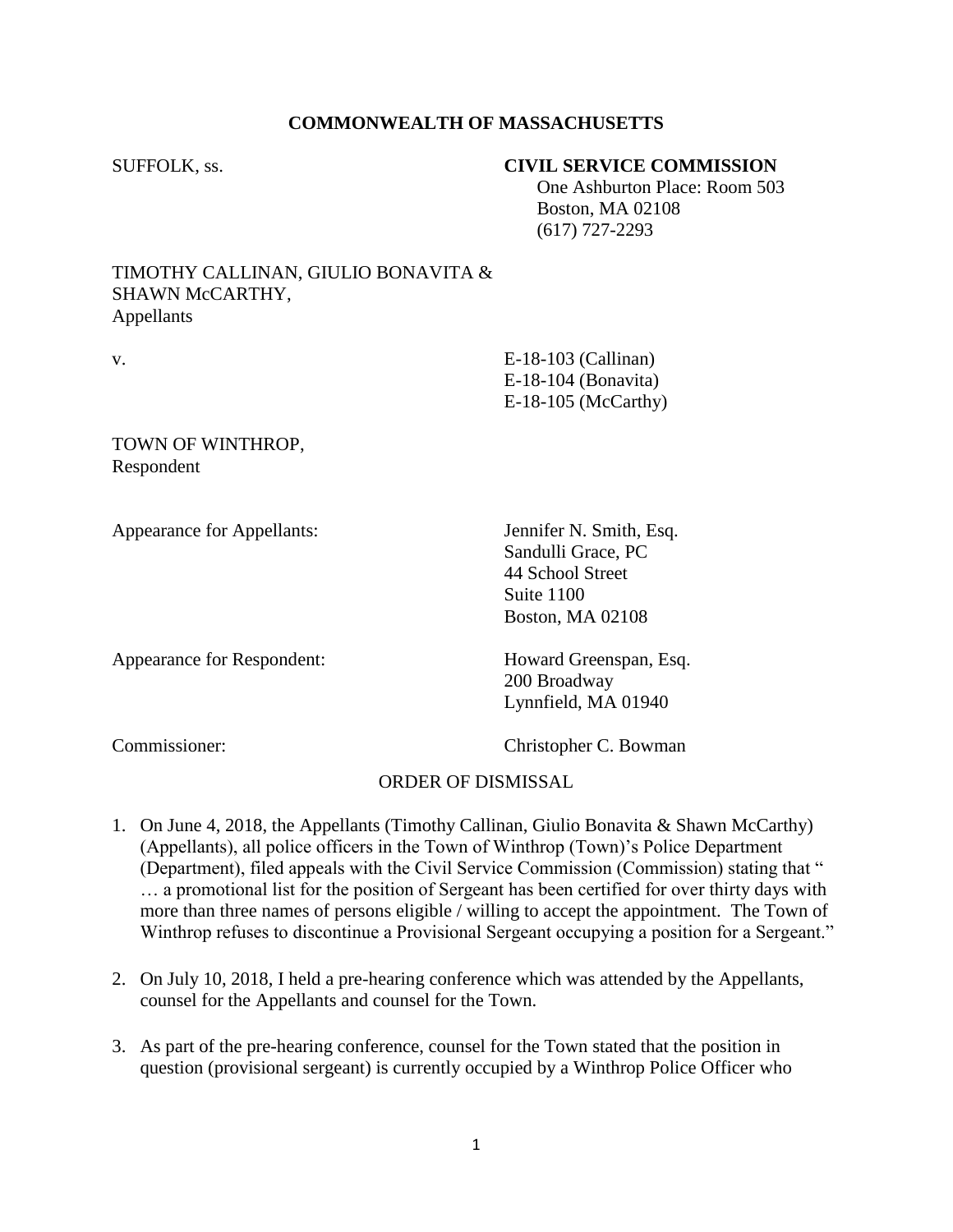recently was awarded just over \$2.0 million after a jury trial in Suffolk Superior Court related to a discrimination complaint.

- 4. Also, according to counsel for the Town, the police officer, after receiving the abovereferenced judgment, filed a motion in Superior Court seeking, in part, to allow her time to take a make-up promotional examination for sergeant, which she did not take in April 2018. According to counsel for the Town, the police officer argued to the Court that she was unable to prepare for the examination due to her pending litigation.
- 5. The Town and the police officer subsequently entered into an agreement, that was accepted and ordered by the Court, in which the police officer was granted six (6) months exam preparation time and then allowed to take a make-up examination. In the interim, the Town is enjoined from removing the police officer from her position as provisional sergeant until October 30, 2018.
- 6. Counsel for the Appellants argued that the order is not consistent with the civil service law, which requires the rescission of a provisional promotion within 30 days of the establishment of an eligible list.
- 7. I advised all parties that the Commission was unlikely to take any action that is contrary to a Superior Court order and suggested that the proper venue, if any, for the Appellants to contest the Superior Court order may be the Superior Court.
- 8. Per agreement of the parties, the Town had thirty (30) days from the date of the pre-hearing to file a Motion to Dismiss and the Appellants had thirty (30) days thereafter to file an opposition, both of which have been received and reviewed by the Commission.

## *Analysis*

 In their reply to the Town's Motion to Dismiss, the Appellants argued in part that: "The Superior Court did not have jurisdiction to grant the injunction; if [the police officer]'s trial prevented her from preparing for the examination and she desired a parallel examination and/or the continuation of her provisional appointment, she needed to raise those issues with the Civil Service Commission. She failed to do so and instead sought the intervention of the courts. This was improper because the Civil Service Commission exclusively has primary jurisdiction over this matter. Therefore the injunction ordered by the agreement and entered by the Superior Court is unenforceable and invalid."

 I disagree. The Superior Court, acting in the context of discrimination litigation, ordered additional relief that it deemed reasonable and proper to a victim of discrimination. Importantly, that relief is fairly limited and set to expire within weeks. In that context, relief by the Commission is not warranted here.